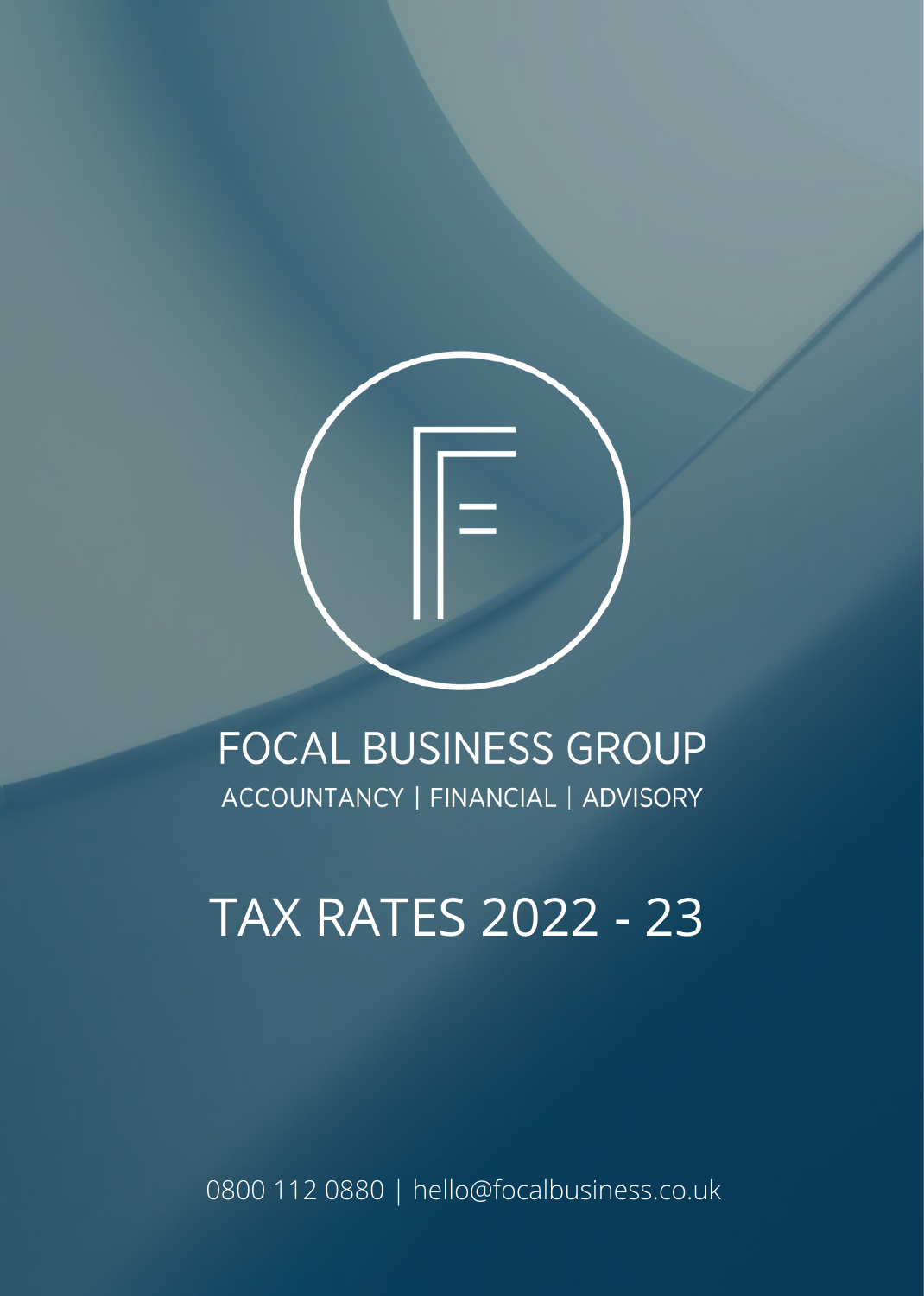| <b>Allowances</b><br>2022/23<br>2021/22<br>Personal Allowance (PA)*<br>£12,570<br>£12,570<br>Marriage Allowance <sup>†</sup><br>1.260<br>1.260<br>Blind Person's Allowance<br>2.600<br>2.520<br>7,500<br>Rent a room relief**<br>7.500<br>Trading Income**<br>1.000<br>1.000<br>1.000<br>1.000<br>Property Income**<br>*PA is withdrawn at £1 for every £2 by which 'adjusted income' exceeds £100,000.<br>There is no allowance given above £125,140.<br><sup>†</sup> The part of the PA that is transferable to a spouse or civil partner who is not a higher<br>or additional rate taxpayer.<br>** If gross income exceeds this, the limit may be deducted instead of actual expenses.<br>2022/23<br><b>Rate bands</b><br>2021/22<br>£37,700<br>£37,700<br>Basic Rate Band (BRB)<br>37,701 - 150,000<br>Higher Rate Band (HRB)<br>$37.701 - 150.000$<br>over 150.000<br>over 150,000<br>Additional rate<br>Personal Savings Allowance (PSA)<br>1.000<br>1.000<br>– Basic rate taxpayer<br>500<br>- Higher rate taxpayer<br>500<br>Dividend Allowance (DA)<br>2,000<br>2,000<br>BRB and additional rate threshold are increased by personal pension contributions<br>(up to permitted limit) and Gift Aid donations.<br><b>Tax rates</b><br>2021/22<br>Rates differ for General/Savings/Dividend income 2022/23 |
|-------------------------------------------------------------------------------------------------------------------------------------------------------------------------------------------------------------------------------------------------------------------------------------------------------------------------------------------------------------------------------------------------------------------------------------------------------------------------------------------------------------------------------------------------------------------------------------------------------------------------------------------------------------------------------------------------------------------------------------------------------------------------------------------------------------------------------------------------------------------------------------------------------------------------------------------------------------------------------------------------------------------------------------------------------------------------------------------------------------------------------------------------------------------------------------------------------------------------------------------------------------------------------------------------------------------|
|                                                                                                                                                                                                                                                                                                                                                                                                                                                                                                                                                                                                                                                                                                                                                                                                                                                                                                                                                                                                                                                                                                                                                                                                                                                                                                                   |
|                                                                                                                                                                                                                                                                                                                                                                                                                                                                                                                                                                                                                                                                                                                                                                                                                                                                                                                                                                                                                                                                                                                                                                                                                                                                                                                   |
|                                                                                                                                                                                                                                                                                                                                                                                                                                                                                                                                                                                                                                                                                                                                                                                                                                                                                                                                                                                                                                                                                                                                                                                                                                                                                                                   |
|                                                                                                                                                                                                                                                                                                                                                                                                                                                                                                                                                                                                                                                                                                                                                                                                                                                                                                                                                                                                                                                                                                                                                                                                                                                                                                                   |
|                                                                                                                                                                                                                                                                                                                                                                                                                                                                                                                                                                                                                                                                                                                                                                                                                                                                                                                                                                                                                                                                                                                                                                                                                                                                                                                   |
|                                                                                                                                                                                                                                                                                                                                                                                                                                                                                                                                                                                                                                                                                                                                                                                                                                                                                                                                                                                                                                                                                                                                                                                                                                                                                                                   |
|                                                                                                                                                                                                                                                                                                                                                                                                                                                                                                                                                                                                                                                                                                                                                                                                                                                                                                                                                                                                                                                                                                                                                                                                                                                                                                                   |
|                                                                                                                                                                                                                                                                                                                                                                                                                                                                                                                                                                                                                                                                                                                                                                                                                                                                                                                                                                                                                                                                                                                                                                                                                                                                                                                   |
|                                                                                                                                                                                                                                                                                                                                                                                                                                                                                                                                                                                                                                                                                                                                                                                                                                                                                                                                                                                                                                                                                                                                                                                                                                                                                                                   |
|                                                                                                                                                                                                                                                                                                                                                                                                                                                                                                                                                                                                                                                                                                                                                                                                                                                                                                                                                                                                                                                                                                                                                                                                                                                                                                                   |
|                                                                                                                                                                                                                                                                                                                                                                                                                                                                                                                                                                                                                                                                                                                                                                                                                                                                                                                                                                                                                                                                                                                                                                                                                                                                                                                   |
|                                                                                                                                                                                                                                                                                                                                                                                                                                                                                                                                                                                                                                                                                                                                                                                                                                                                                                                                                                                                                                                                                                                                                                                                                                                                                                                   |
|                                                                                                                                                                                                                                                                                                                                                                                                                                                                                                                                                                                                                                                                                                                                                                                                                                                                                                                                                                                                                                                                                                                                                                                                                                                                                                                   |
|                                                                                                                                                                                                                                                                                                                                                                                                                                                                                                                                                                                                                                                                                                                                                                                                                                                                                                                                                                                                                                                                                                                                                                                                                                                                                                                   |
|                                                                                                                                                                                                                                                                                                                                                                                                                                                                                                                                                                                                                                                                                                                                                                                                                                                                                                                                                                                                                                                                                                                                                                                                                                                                                                                   |
|                                                                                                                                                                                                                                                                                                                                                                                                                                                                                                                                                                                                                                                                                                                                                                                                                                                                                                                                                                                                                                                                                                                                                                                                                                                                                                                   |
|                                                                                                                                                                                                                                                                                                                                                                                                                                                                                                                                                                                                                                                                                                                                                                                                                                                                                                                                                                                                                                                                                                                                                                                                                                                                                                                   |
|                                                                                                                                                                                                                                                                                                                                                                                                                                                                                                                                                                                                                                                                                                                                                                                                                                                                                                                                                                                                                                                                                                                                                                                                                                                                                                                   |
|                                                                                                                                                                                                                                                                                                                                                                                                                                                                                                                                                                                                                                                                                                                                                                                                                                                                                                                                                                                                                                                                                                                                                                                                                                                                                                                   |
|                                                                                                                                                                                                                                                                                                                                                                                                                                                                                                                                                                                                                                                                                                                                                                                                                                                                                                                                                                                                                                                                                                                                                                                                                                                                                                                   |
|                                                                                                                                                                                                                                                                                                                                                                                                                                                                                                                                                                                                                                                                                                                                                                                                                                                                                                                                                                                                                                                                                                                                                                                                                                                                                                                   |
|                                                                                                                                                                                                                                                                                                                                                                                                                                                                                                                                                                                                                                                                                                                                                                                                                                                                                                                                                                                                                                                                                                                                                                                                                                                                                                                   |
|                                                                                                                                                                                                                                                                                                                                                                                                                                                                                                                                                                                                                                                                                                                                                                                                                                                                                                                                                                                                                                                                                                                                                                                                                                                                                                                   |
| s<br>G<br>s<br>D<br>G<br>D                                                                                                                                                                                                                                                                                                                                                                                                                                                                                                                                                                                                                                                                                                                                                                                                                                                                                                                                                                                                                                                                                                                                                                                                                                                                                        |
| 7.5<br>20<br>20<br>8.75<br>20<br>20<br>Basic rate %                                                                                                                                                                                                                                                                                                                                                                                                                                                                                                                                                                                                                                                                                                                                                                                                                                                                                                                                                                                                                                                                                                                                                                                                                                                               |
| 40<br>40<br>33.75<br>32.5<br>40<br>40<br>Higher rate %                                                                                                                                                                                                                                                                                                                                                                                                                                                                                                                                                                                                                                                                                                                                                                                                                                                                                                                                                                                                                                                                                                                                                                                                                                                            |
| 45<br>39.35<br>45<br>45<br>45<br>38.1<br>Additional rate %                                                                                                                                                                                                                                                                                                                                                                                                                                                                                                                                                                                                                                                                                                                                                                                                                                                                                                                                                                                                                                                                                                                                                                                                                                                        |
| General income (salary, pensions, business profits, rent) usually uses personal allowance,                                                                                                                                                                                                                                                                                                                                                                                                                                                                                                                                                                                                                                                                                                                                                                                                                                                                                                                                                                                                                                                                                                                                                                                                                        |
| basic rate and higher rate bands before savings income (mainly interest). Scottish                                                                                                                                                                                                                                                                                                                                                                                                                                                                                                                                                                                                                                                                                                                                                                                                                                                                                                                                                                                                                                                                                                                                                                                                                                |
| taxpayers are taxed at different rates on general income (see below).                                                                                                                                                                                                                                                                                                                                                                                                                                                                                                                                                                                                                                                                                                                                                                                                                                                                                                                                                                                                                                                                                                                                                                                                                                             |
| To the extent that savings income falls in the first £5,000 of the basic rate band, it is taxed                                                                                                                                                                                                                                                                                                                                                                                                                                                                                                                                                                                                                                                                                                                                                                                                                                                                                                                                                                                                                                                                                                                                                                                                                   |
| at nil rather than 20%.                                                                                                                                                                                                                                                                                                                                                                                                                                                                                                                                                                                                                                                                                                                                                                                                                                                                                                                                                                                                                                                                                                                                                                                                                                                                                           |
| The PSA taxes interest at nil, where it would otherwise be taxable at 20% or 40%.                                                                                                                                                                                                                                                                                                                                                                                                                                                                                                                                                                                                                                                                                                                                                                                                                                                                                                                                                                                                                                                                                                                                                                                                                                 |
| Dividends are normally taxed as the 'top slice' of income. The DA taxes the first £2,000                                                                                                                                                                                                                                                                                                                                                                                                                                                                                                                                                                                                                                                                                                                                                                                                                                                                                                                                                                                                                                                                                                                                                                                                                          |
| of dividend income at nil, rather than the rate that would otherwise apply.                                                                                                                                                                                                                                                                                                                                                                                                                                                                                                                                                                                                                                                                                                                                                                                                                                                                                                                                                                                                                                                                                                                                                                                                                                       |
| Income tax - Scotland<br>2022/23<br>2021/22                                                                                                                                                                                                                                                                                                                                                                                                                                                                                                                                                                                                                                                                                                                                                                                                                                                                                                                                                                                                                                                                                                                                                                                                                                                                       |
| 19%<br>£2.162<br>£2,097<br>Starter rate                                                                                                                                                                                                                                                                                                                                                                                                                                                                                                                                                                                                                                                                                                                                                                                                                                                                                                                                                                                                                                                                                                                                                                                                                                                                           |
| 20%<br>$2.163 - 13.118$<br>$2.098 - 12.726$<br>Basic rate                                                                                                                                                                                                                                                                                                                                                                                                                                                                                                                                                                                                                                                                                                                                                                                                                                                                                                                                                                                                                                                                                                                                                                                                                                                         |
| $13,119 - 31,092$<br>21%<br>$12,727 - 31,092$<br>Intermediate rate                                                                                                                                                                                                                                                                                                                                                                                                                                                                                                                                                                                                                                                                                                                                                                                                                                                                                                                                                                                                                                                                                                                                                                                                                                                |
| 41%<br>$31,093 - 150,000$<br>$31,093 - 150,000$<br>Higher rate                                                                                                                                                                                                                                                                                                                                                                                                                                                                                                                                                                                                                                                                                                                                                                                                                                                                                                                                                                                                                                                                                                                                                                                                                                                    |
| 46%<br>over 150,000<br>Top rate<br>150,000                                                                                                                                                                                                                                                                                                                                                                                                                                                                                                                                                                                                                                                                                                                                                                                                                                                                                                                                                                                                                                                                                                                                                                                                                                                                        |
| The Scottish rates and bands do not apply for savings and dividend income, which are taxed                                                                                                                                                                                                                                                                                                                                                                                                                                                                                                                                                                                                                                                                                                                                                                                                                                                                                                                                                                                                                                                                                                                                                                                                                        |

The Scottish rates and bands do not apply for savings and dividend income, which are taxed<br>at normal UK rates.<br>High Income Child Benefit Charge (HICBC)<br>1% of child benefit for each £100 of adjusted net income between £50,0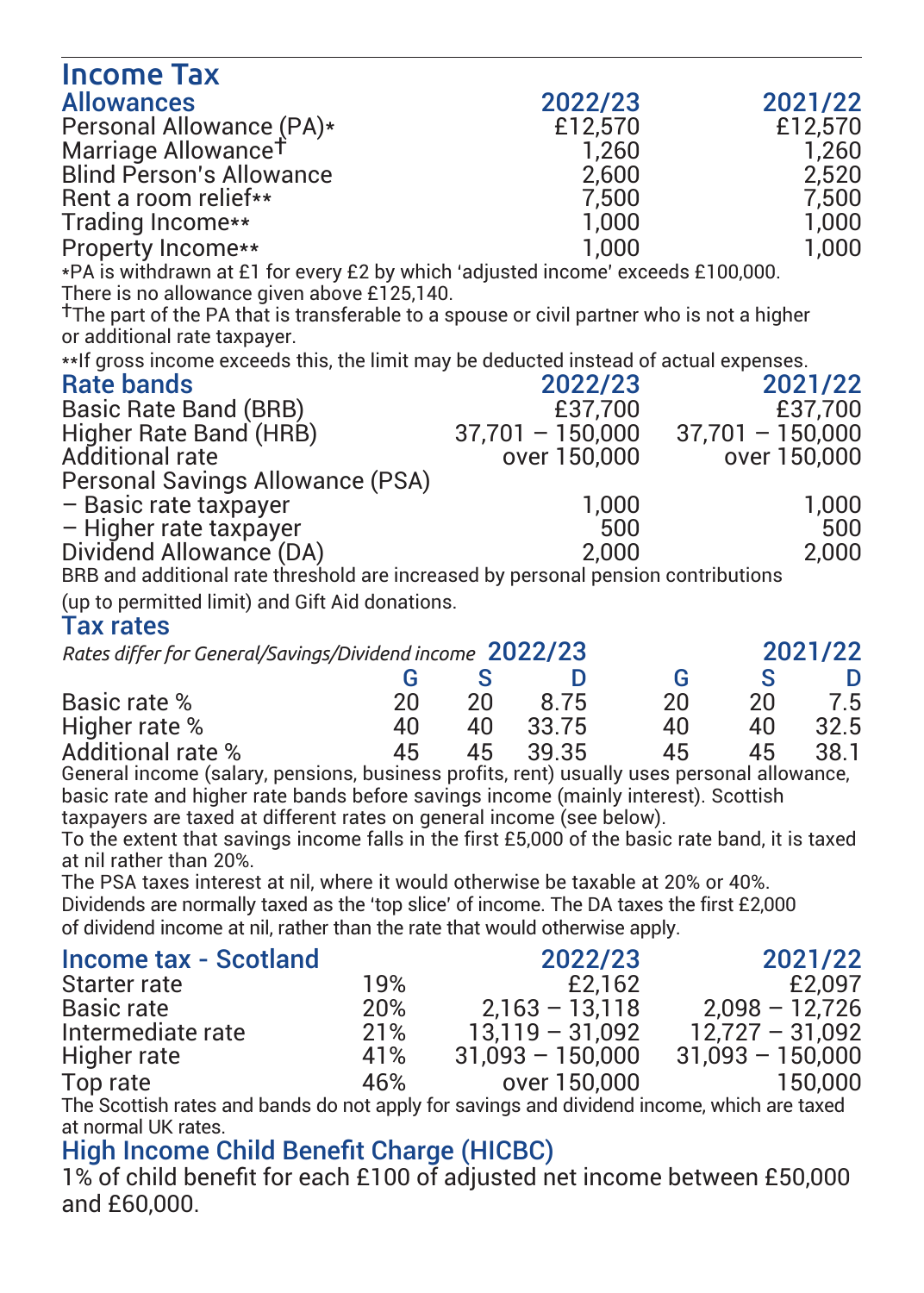| Income Tax (continued)                                                                                            |                 |                           |  |  |  |
|-------------------------------------------------------------------------------------------------------------------|-----------------|---------------------------|--|--|--|
| <b>Remittance basis charge</b>                                                                                    | 2022/23         | 2021/22                   |  |  |  |
| For non-UK domiciled individuals who                                                                              |                 |                           |  |  |  |
| have been UK resident in at least:                                                                                |                 |                           |  |  |  |
| 7 of the preceding 9 tax years                                                                                    | £30,000         | £30,000                   |  |  |  |
| 12 of the preceding 14 tax vears                                                                                  | 60,000          | 60.000                    |  |  |  |
| 15 of the preceding 20 tax years                                                                                  |                 | Deemed to be UK domiciled |  |  |  |
| <b>Pensions</b>                                                                                                   |                 |                           |  |  |  |
| <b>Registered Pensions</b>                                                                                        | 2022/23         | 2021/22                   |  |  |  |
| Lifetime Allowance (LA)                                                                                           | £1.073.100      | £1,073,100                |  |  |  |
| Annual Allowance (AA)*                                                                                            | 40.000          | 40.000                    |  |  |  |
| Annual relievable pension inputs are the higher of earnings (capped at AA) or £3,600.                             |                 |                           |  |  |  |
| *Usually tapered down, to a minimum of £4,000, when adjusted income exceeds £240,000.<br>State pension (per week) | 2022/23         | 2021/22                   |  |  |  |
| Old state pension                                                                                                 | £141.85         | £137.60                   |  |  |  |
| New state pension <sup>+</sup>                                                                                    | 185.15          | 179.60                    |  |  |  |
|                                                                                                                   |                 |                           |  |  |  |
| <sup>†</sup> Applies to those reaching state retirement age after 5 April 2016.                                   |                 |                           |  |  |  |
| <b>Annual investment limits</b>                                                                                   |                 |                           |  |  |  |
|                                                                                                                   | 2022/23         | 2021/22                   |  |  |  |
| Individual Savings Account (ISA)                                                                                  |                 |                           |  |  |  |
| - Overall limit                                                                                                   | £20,000         | £20,000                   |  |  |  |
| - Lifetime ISA                                                                                                    | 4.000           | 4.000                     |  |  |  |
| Junior ISA                                                                                                        | 9.000           | 9.000                     |  |  |  |
| $EIS - 30%$ relief                                                                                                | 2,000,000       | 2.000.000                 |  |  |  |
| Seed EIS (SEIS) - 50% relief                                                                                      | 100.000         | 100,000                   |  |  |  |
| Venture Capital Trust (VCT) - 30% relief                                                                          | 200.000         | 200.000                   |  |  |  |
| National Insurance Contributions                                                                                  |                 |                           |  |  |  |
| Class 1 (Employees)                                                                                               | <b>Employee</b> | <b>Employer</b>           |  |  |  |
| Main NIC rate                                                                                                     | 13.25%          | 15.05%                    |  |  |  |
| 6.4.2022 to 5.7.2022: No NIC on first                                                                             | £190pw          | £175pw                    |  |  |  |
| 6.7.2022 to 5.4.2023: No NIC on first                                                                             | £242pw          | £175pw                    |  |  |  |
| Main rate charged up to*                                                                                          | £967pw          | no limit                  |  |  |  |
| 3.25% rate on earnings above                                                                                      | £967pw          | N/A                       |  |  |  |
| Employment allowance per business**                                                                               | N/A             | £5,000                    |  |  |  |
| *Nil rate of employer NIC on earnings up to £967pw for employees aged under 21, ap-                               |                 |                           |  |  |  |
| prentices aged under 25 and ex-armed forces personnel in their first twelve months of                             |                 |                           |  |  |  |

civilian employment.

\*\*Some businesses do not qualify, including certain sole director companies and employers who have an employer's Class 1 NIC liability of £100,000 or more for 2021/22 Employers who have an employer of stage if the hability of Everyped of more for Boby. on tax paid on an employee's behalf under a PAYE settlement agreement (Class 1B).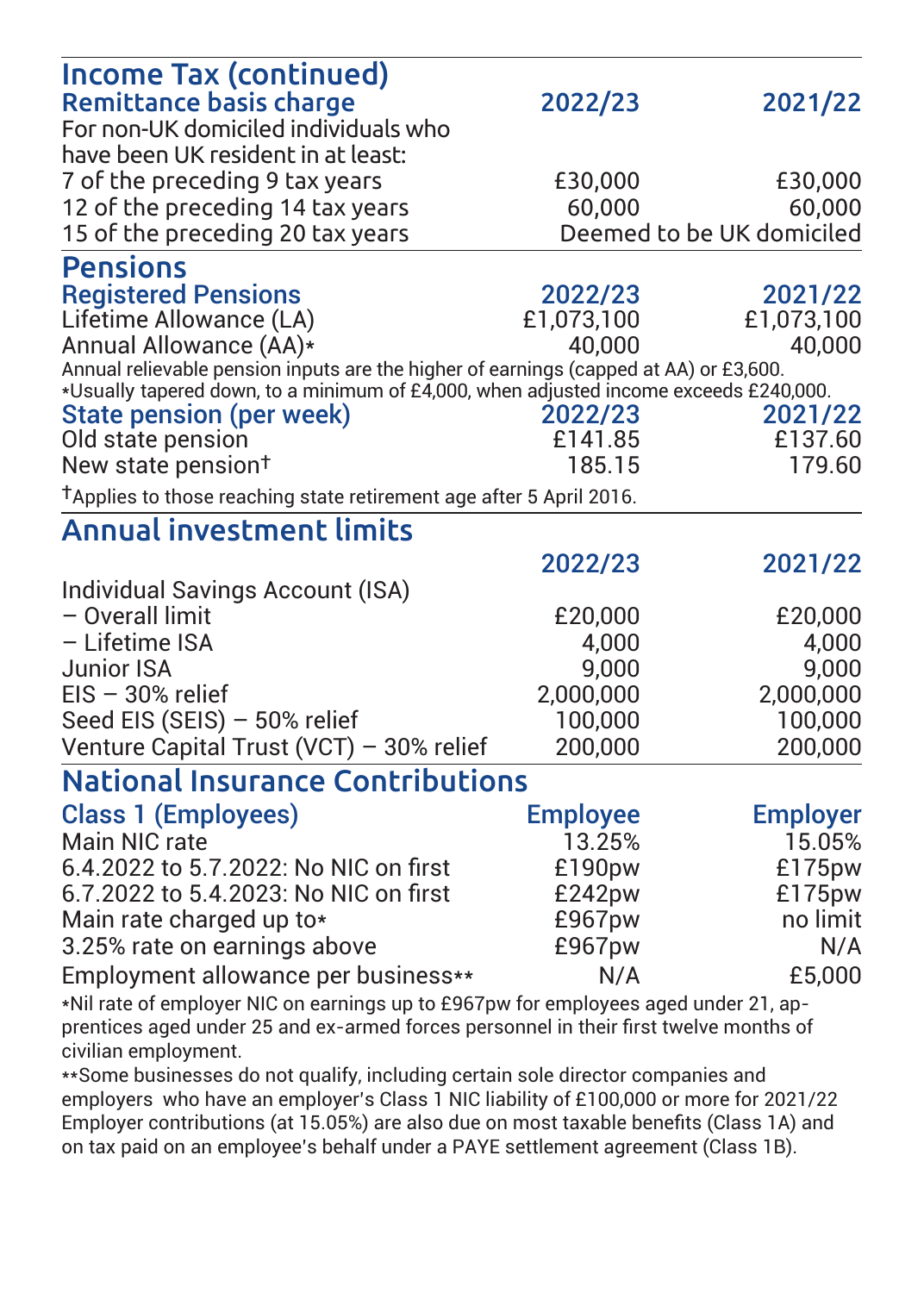| National Insurance Contributions (continued)                                                                                        |        |
|-------------------------------------------------------------------------------------------------------------------------------------|--------|
| Class 2 (Self-employed)                                                                                                             |        |
| Flat rate per week if profits above £11,908                                                                                         | £3.15  |
| <b>Class 3 (Voluntary)</b>                                                                                                          |        |
| Class 3: Flat rate per week                                                                                                         | £15.85 |
| Class 4 (Self-employed)                                                                                                             |        |
| On profits between £11,908 and £50,270                                                                                              | 10.25% |
| On profits over £50,270                                                                                                             | 3.25%  |
| Employees with earnings above £123pw and the self-employed with profits over £6,725<br>access entitlement to contributory benefits. |        |

## Vehicle Benefits

Cars: Taxable benefit: List price of car multiplied by chargeable perceptage

|                 |                   | 2022/23         |                  | 2021/22 chargeable percentage<br>for cars first registered |  |  |  |
|-----------------|-------------------|-----------------|------------------|------------------------------------------------------------|--|--|--|
| CO <sub>2</sub> | Electric<br>Range | <b>All Cars</b> | Pre<br>6.04.2020 | Post<br>5.04.2020                                          |  |  |  |
| q/km            | miles             | %               |                  |                                                            |  |  |  |
|                 | N/A               |                 |                  |                                                            |  |  |  |
| $1 - 50$        | >130              |                 |                  |                                                            |  |  |  |
| $1 - 50$        | 70 - 129          |                 | 5                |                                                            |  |  |  |
| $1 - 50$        | $40 - 69$         |                 | 8                |                                                            |  |  |  |
| $1 - 50$        | $30 - 39$         | 12              | 12               |                                                            |  |  |  |
| $1 - 50$        | $-30$             | 14              | 14               | 13                                                         |  |  |  |
| $51 - 54$       | N/A               | 15              | 15               |                                                            |  |  |  |
|                 |                   |                 |                  |                                                            |  |  |  |

Then a further 1% for each  $5a/km$  CO<sub>2</sub> emissions, up to a maximum of 37%. Diesel cars that are not RDE2 standard suffer a 4% supplement on the above figures but are still capped at 37%.

Vans: Chargeable value of £3,600 (2021/22: £3,500) if private use is more than home-to-work. Zero-emission vans charged at £Nil (2021/22: £Nil).

#### Eugh

Employer provides fuel for private motoring in an employer-owned: Car: CO2-based percentage from above table multiplied by £25,300  $(2021/22.524600)$ 

 $Var: F688 (2021/22: F669)$ 

Employee contributions do not reduce taxable figure unless all private fuel Employee commissions as not readed taking highle directs an private

#### Tax-free mileage allowances Employee's own transport the control of the per-business mile Cars first 10,000 miles Cars over 10,000 miles

| Cars first 10.000 miles | 45D             |
|-------------------------|-----------------|
| Cars over 10.000 miles  | 25p             |
| Business passengers     | 5p              |
| Motorcycles             | 24 <sub>D</sub> |
| <b>Bicvcles</b>         | 20 <sub>D</sub> |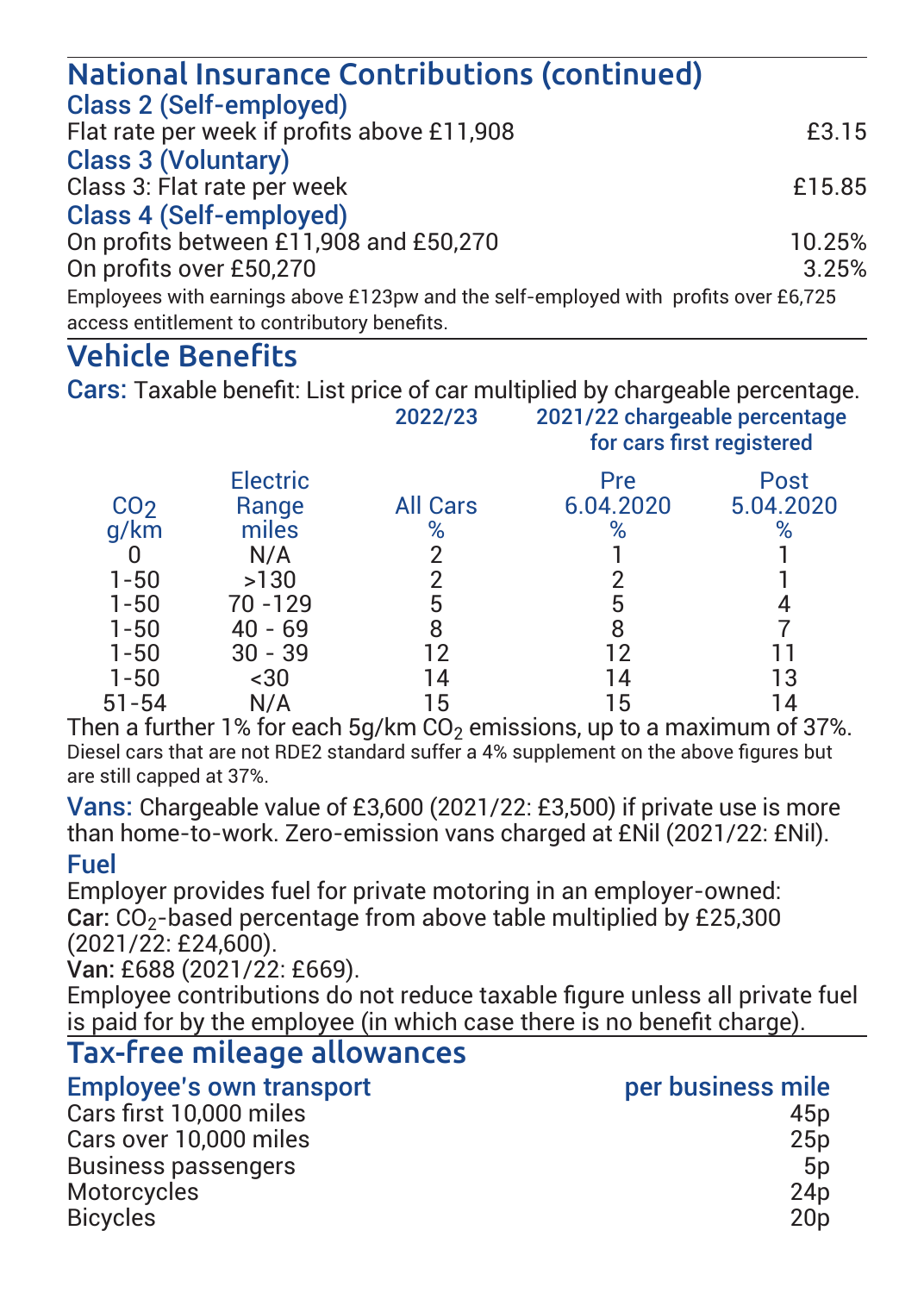| <b>Capital Gains Tax</b>                                                               |              |              |                  |
|----------------------------------------------------------------------------------------|--------------|--------------|------------------|
| Annual exempt amount                                                                   |              | 2022/23      | 2021/22          |
| Individuals, estates                                                                   |              | £12,300      | £12,300          |
| Most trusts                                                                            |              | 6,150        | 6,150            |
| <b>Tax rate</b>                                                                        |              |              |                  |
| Individual (to basic rate limit)*                                                      |              | 10%          | 10%              |
| Individual (above basic rate limit)*                                                   |              | 20%          | 20%              |
| Trusts, estates*                                                                       |              | 20%          | 20%              |
| Business Asset Disposal Relief (BADR)**                                                |              | 10%          | 10%              |
| Investors' Relief (IR)**                                                               |              | 10%          | 10%              |
| *Individuals are taxed at 18%/28% on gains on residential property and receipts of     |              |              |                  |
| carried interest. Trusts and estates are taxed at 28% in these circumstances.          |              |              |                  |
| **Lifetime limit for qualifying gains: BADR £1m; IR £10m.                              |              |              |                  |
| <b>Corporation Tax</b>                                                                 |              |              |                  |
| <b>Year to</b>                                                                         |              | 31.3.2023    | 31.3.2022        |
| <b>Corporation Tax rate</b>                                                            |              | 19%          | 19%              |
| <b>Research and development relief</b>                                                 |              |              |                  |
| SME enhanced expenditure                                                               |              |              |                  |
| deduction scheme*                                                                      |              | 130%         | 130%             |
| Large company R&D Expenditure                                                          |              |              |                  |
| Credit (RDEC) scheme**                                                                 |              | 13%          | 13%              |
| *Additional deduction for qualifying R&D.                                              |              |              |                  |
| **Taxable expenditure credit for qualifying R&D.                                       |              |              |                  |
| SMEs that make losses can surrender the deduction to HMRC in exchange for a payment    |              |              |                  |
| of 14.5% of the loss (capped at £20,000 plus 3 x PAYE & NIC for periods beginning from |              |              |                  |
| $1.4.21$ ).                                                                            |              |              |                  |
| Main capital allowances                                                                |              |              |                  |
| <b>Plant and machinery allowances</b>                                                  |              |              | Rate             |
| Expenditure 1.4.21 - 31.3.23 (companies only)                                          |              |              |                  |
| - Super-deduction (main pool expenditure)                                              |              |              | 130%             |
| - First-year allowance (special rate pool expenditure)                                 |              |              | 50%              |
| Annual Investment Allowance (AIA)                                                      |              |              |                  |
| - expenditure $1.1.19 - 31.3.23$ of up to £1,000,000                                   |              |              | 100%             |
| New electric vans                                                                      |              |              | 100%             |
| Writing down allowance: general pool (reducing balance)                                |              |              | 18%              |
| Writing down allowance: special rate pool (reducing balance)                           |              |              | 6%               |
| <b>Motor cars</b>                                                                      | From 1.4.21  | Pre 31.3.21  | <b>Allowance</b> |
|                                                                                        | $CO2$ (q/km) | $CO2$ (g/km) |                  |
| New cars only                                                                          | Nil          | up to 50     | 100%             |
| In general pool                                                                        | up to 50     | up to 110    | 18%              |
| In special rate pool                                                                   | above 50     | above 110    | 6%               |
| <b>Structures and buildings allowance</b>                                              |              |              |                  |
| Fixed deduction per annum                                                              |              |              | 3%               |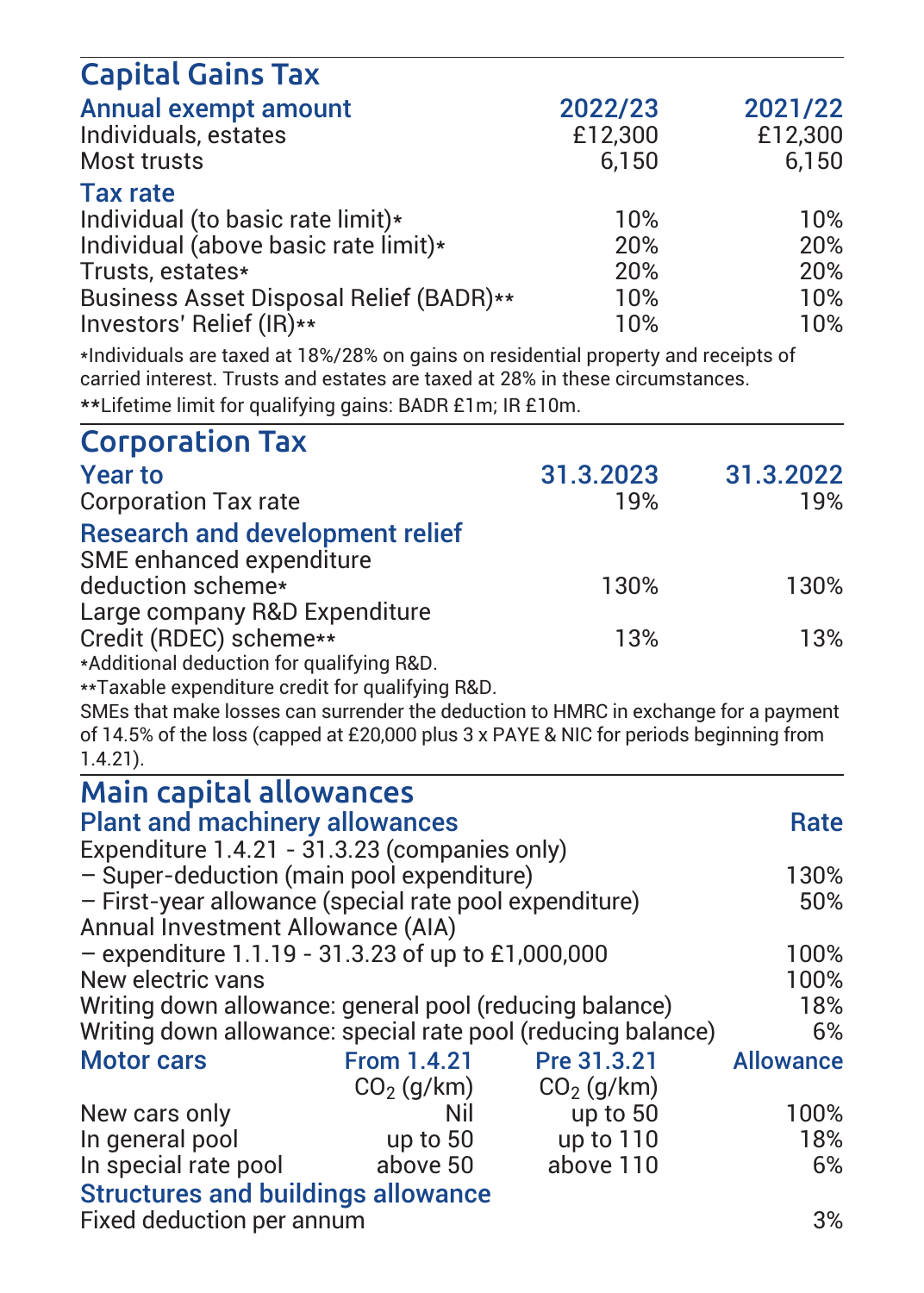### Property Taxes Annual Tax on Enveloped Dwellings (ATED)

ATED applies to 'high value' residential properties owned via a corporate structure, unless the property is used for a qualifying purpose

| Annual charge to 31.3.2023 | 31.3.2022 |
|----------------------------|-----------|
| £3,800                     | £3.700    |
| 7.700                      | 7.500     |
| 26.050                     | 25,300    |
| 60,900                     | 59.100    |
| 122.250                    | 118,600   |
| 244.750                    | 237.400   |
|                            |           |

Stamp Duty Land Tax (SDLT). Land and Buildings Transaction Tax (LBTT) and Land Transaction Tax (LTT)

Besidential property (1st property only)

| SDLT - England & NI |      | LBTT - Scotland |      | <b>LTT - Wales</b> |       |
|---------------------|------|-----------------|------|--------------------|-------|
| £000                | Rate | £000            | Rate | £000               | Rate  |
| Up to 125           | Nil  | Up to 145       | Nil  | Up to 180          | Nil   |
| $125 - 250$         | 2%   | $145 - 250$     | 2%   | $180 - 250$        | 3.5%  |
| $250 - 925$         | 5%   | $250 - 325$     | 5%   | $250 - 400$        | 5.0%  |
| $925 - 1.500$       | 10%  | $325 - 750$     | 10%  | $400 - 750$        | 7.5%  |
| Over 1.500          | 12%  | Over 750        | 12%  | $750 - 1.500$      | 10.0% |
|                     |      |                 |      | Over 1.500         | 12.0% |

 Over 1,500 12.0% A supplement applies for all three taxes where an additional residential property interest is purchased for more than £40,000 (unless replacing a main residence). It is also payable by all corporate purchasers. The rate is 3% (LBTT and LTT: 4%) of the total purchase price.

For SDLT:

 $-$  First-time buvers purchasing a property of up to £500,000 pay a pil rate on the first £300,000 of the purchase price.

– A 2% supplement applies where the property is bought by certain non-UK residents. – A rate of 15% may apply to the total purchase price, where the property is valued

above £500,000 and purchased by a 'non-natural person' (e.g. a company).

For LBTT, first-time buyer relief increases the nil rate band to £175,000.

Non-residential or mived use property

| <b>SDLT - England &amp; NI</b> |      | <b>LBTT - Scotland</b> |      | <b>LTT - Wales</b> |      |
|--------------------------------|------|------------------------|------|--------------------|------|
| £000                           | Rate | £000                   | Rate | £000               | Rate |
| Up to 150                      | Nil  | Up to 150              | Nil  | Up to 225          | Nil  |
| $150 - 250$                    | 2%   | $150 - 250$            | 1%   | $225 - 250$        | 1%   |
| Over 250                       | 5%   | Over 250               | 5%   | $250 - 1.000$      | 5%   |
|                                |      |                        |      | Over 1.000         | 6%   |

# Value Added Tax

Standard rate (1/6 of VAT-inclusive price) 20.0%

Registration level from 1.4.2017 £85,000 per annum Deregistration level from 1.4.2017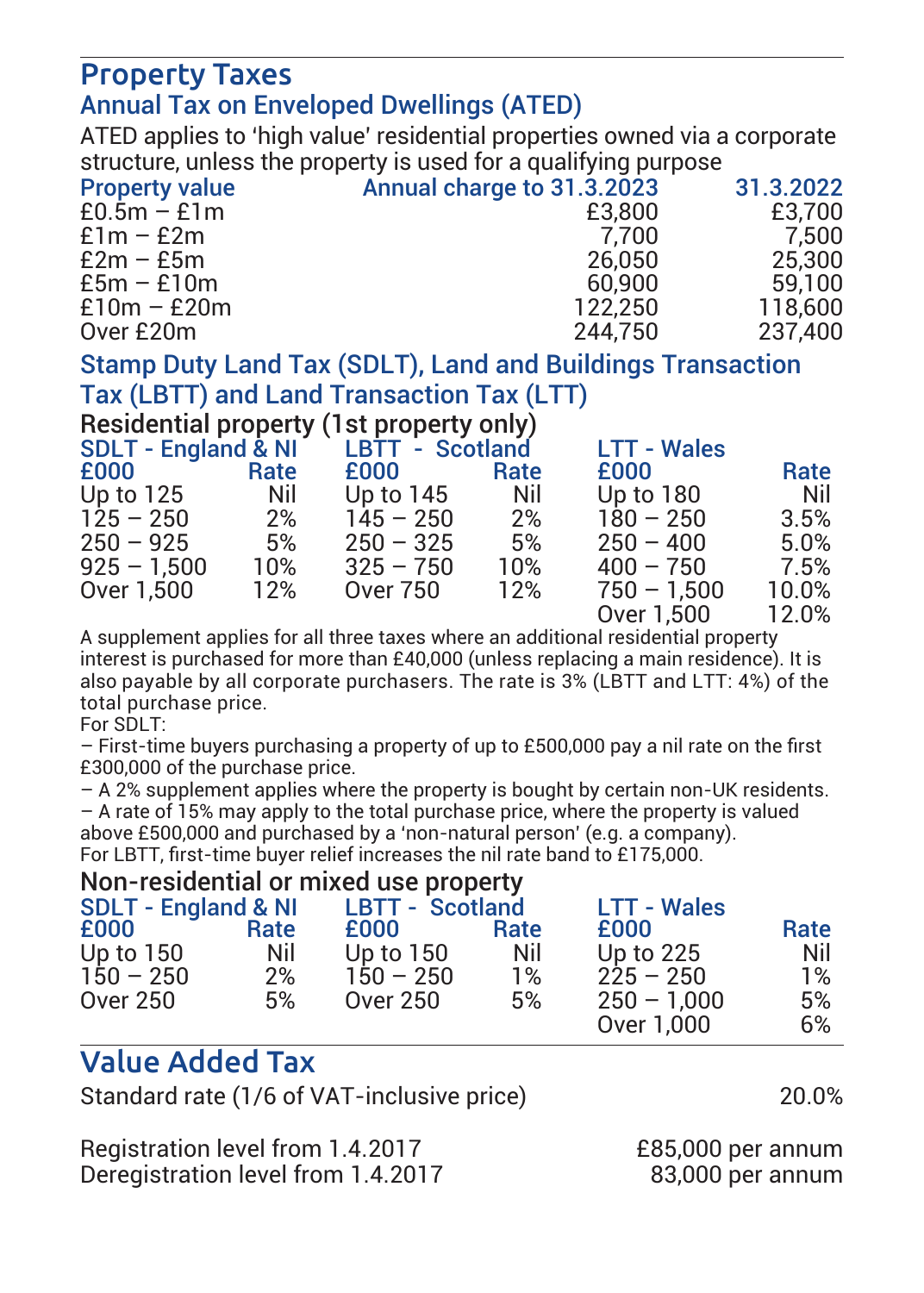# Inheritance Tax

|                                                                                                                                                                                 |            |                    | 2022/23  |             |     | 2021/22      |
|---------------------------------------------------------------------------------------------------------------------------------------------------------------------------------|------------|--------------------|----------|-------------|-----|--------------|
| Nil rate band (NRB)*                                                                                                                                                            |            |                    | £325,000 |             |     | £325,000     |
| NRB Residential enhancement (RNRB) <sup>†*</sup>                                                                                                                                |            |                    | 175.000  |             |     | 175,000      |
| Tax rate on death**                                                                                                                                                             |            |                    | 40%      |             |     | 40%          |
| Tax rate on lifetime transfers to most trusts                                                                                                                                   |            |                    | 20%      |             |     | 20%          |
| *Up to 100% of the proportion of a deceased spouse's/civil partner's unused NRB                                                                                                 |            |                    |          |             |     |              |
| and RNRB band may be claimed to increment the current NRB and RNRB when the                                                                                                     |            |                    |          |             |     |              |
| survivor dies.                                                                                                                                                                  |            |                    |          |             |     |              |
| TRNRB is available for transfers of a main residence to (broadly) direct descendants.<br>It tapers away at the rate of £1 for every £2 of estate value above £2m.               |            |                    |          |             |     |              |
| **Rate reduced to 36% if at least 10% of the relevant estate is left to charity.                                                                                                |            |                    |          |             |     |              |
| Unlimited exemption for transfers between spouses/civil partners, except if UK domiciled                                                                                        |            |                    |          |             |     |              |
| transferor and foreign domiciled transferee, where maximum exemption £325,000.                                                                                                  |            |                    |          |             |     |              |
| 100% Business Property Relief for shareholdings in qualifying unquoted trading                                                                                                  |            |                    |          |             |     |              |
| companies, qualifying unincorporated businesses and certain farmland/buildings.                                                                                                 |            |                    |          |             |     |              |
| Reduced tax charge on gifts within 7 years before death<br>Years before death                                                                                                   |            | $0 - 3$<br>$3 - 4$ |          | $4 - 5$     | 5-6 | $6 - 7$      |
| % of full death tax charge payable                                                                                                                                              |            | 100                | 80       | 60          | 40  | 20           |
|                                                                                                                                                                                 |            |                    |          |             |     |              |
| Annual exemptions for lifetime gifts include £3,000 per donor and £250 per recipient.                                                                                           |            |                    |          |             |     |              |
| Key dates and deadlines                                                                                                                                                         |            |                    |          |             |     |              |
| Self assessment payment dates                                                                                                                                                   |            |                    | 2022/23  |             |     | 2021/22      |
| 1st payment on account                                                                                                                                                          | 31 January |                    | 2023     |             |     | 2022         |
| 2nd payment on account                                                                                                                                                          | 31 July    |                    | 2023     |             |     | 2022         |
| <b>Balancing payment</b>                                                                                                                                                        | 31 January |                    | 2024     |             |     | 2023         |
| Capital Gains Tax*                                                                                                                                                              | 31 January |                    | 2024     |             |     | 2023         |
| Other payment dates                                                                                                                                                             |            |                    |          |             |     |              |
| Class 1A NIC                                                                                                                                                                    | 19 July    |                    | 2023     |             |     | 2022         |
| Class 1B NIC                                                                                                                                                                    | 19 October |                    | 2023     |             |     | 2022         |
| Corporation tax is due 9 months and 1 day from the end of the                                                                                                                   |            |                    |          |             |     |              |
| accounting period, unless a 'large' company paying by quarterly                                                                                                                 |            |                    |          |             |     |              |
| instalments.                                                                                                                                                                    |            |                    |          |             |     |              |
| 2021/22 Filing deadlines                                                                                                                                                        |            |                    |          |             |     |              |
| <b>Issue P60s to employees</b>                                                                                                                                                  |            |                    | 31 May   |             |     | 2022         |
| P11D, P11D(b)                                                                                                                                                                   |            |                    | 6 July   |             |     | 2022         |
| Self Assessment Tax Return (SATR)                                                                                                                                               |            |                    |          |             |     |              |
| paper version                                                                                                                                                                   |            |                    |          | 31 October  |     | 2022         |
| Online SATR if outstanding tax<br>to be included in 2023/24 PAYE code                                                                                                           |            |                    |          |             |     |              |
| Online SATR                                                                                                                                                                     |            |                    |          | 30 December |     | 2022<br>2023 |
|                                                                                                                                                                                 |            |                    |          | 31 January  |     |              |
| *A CGT return is due within 60 days of completion of sale of any UK land and buildings<br>by a non-resident and of sale of UK residential property with a tax liability by a UK |            |                    |          |             |     |              |
| resident. Any CGT payable is also due within 60 days.                                                                                                                           |            |                    |          |             |     |              |

You are advised to consult us before acting on any information contained herein.